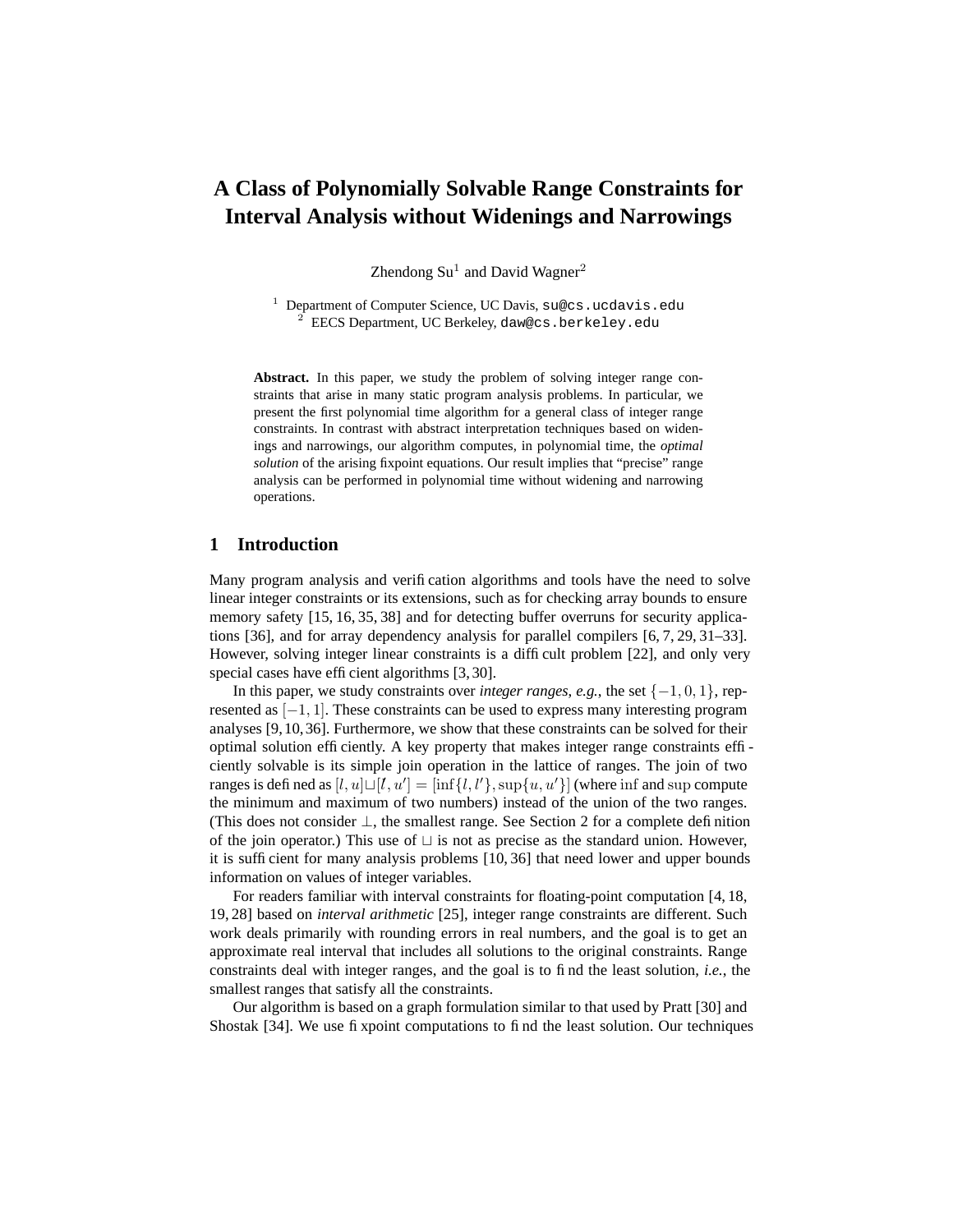are closely related to those used in integer programming [20], especially those targeted at program analysis and verification. We next survey some closely related work.

**Tractable Linear Integer Constraints** Pratt [30] considers the simple form of linear constraints  $x \leq y + k$ , where k is an integer, and gives a polynomial time algorithm based on detecting negative cycles in weighted directed graphs. The graph representation we use in this paper borrows from Pratt's method. Shostak [34] considers a slightly more general problem  $ax + by \le k$ , where a, b, and k are integer constants. A worst case exponential time algorithm is given for this kind of constraints by so-called "loop residues." Nelson [26] considers the same fragment and also gives an exponential time algorithm. Aspvall and Shiloach [3] refine Shostak's "loop residue" method and give a polynomial time algorithm for the fragment with two variables. Because constraints with three variables are NP-hard [22], this may be the most general class one can hope for a polynomial time algorithm.

**General Linear Integer Constraints** General linear integer constraints are also considered in the literature. Some provers use the Fourier-Motzkin variable elimination method [31], the Sup-Inf method of Bledsoe [5], or Nelson's method based on Simplex [27]. However, all the algorithms considered for integer programming have either very high complexity or treat only special cases. In contrast, because of the special structure of the range lattice and properties of affine functions, we are able to design polynomial time algorithms for some common and rather expressive class of range constraints.

**Dataflow and Fixpoint Equations** Also related is work on dataflow equations in program analysis [21,23], and lattice constraints in abstract interpretation [10–13], and fixpoint computations in general  $[1,2,14]$ . There are some key differences. In this paper, the lattice we consider is an infinite height lattice. For most work in dataflow analysis, the lattices used are of finite height, in which case, termination with exact least solution is guaranteed. For abstract interpretation and general fixpoint computation, although infinite lattices are used in many cases, termination is not guaranteed, and sometimes cannot be guaranteed. Techniques such as widening and narrowing are used to control the termination of the analysis. In this work, we exploit an important property of ranges and affine functions to achieve efficient termination. For example, Cousot and Cousot's interval analysis [10] is quite efficient in practice but may lose precision due to its use of widenings (see the last part of Section 2 for an example); in comparison, our algorithm efficiently finds the *exact* least fixpoint by exploiting the structure of affine constraints, but only applies to a less general class of transfer functions. In fact, the class of constraints we consider resembles the fixpoint equations in [10]. In [36], the authors consider a simpler form of constraints than what is considered in this paper and give a worst case exponential time algorithm.

We summarize here the contributions of the paper: (i) It describes a quadratic time algorithm for solving a general class of affine range constraints (Section 3); (ii) It shows, for the first time, that precise interval analysis can be performed in polynomial time; (iii) It presents hardness and decidability results for satisfiability of some natural extensions of our constraint language (Section 4); and (iv) Our techniques might be useful for solving constraints in other lattices.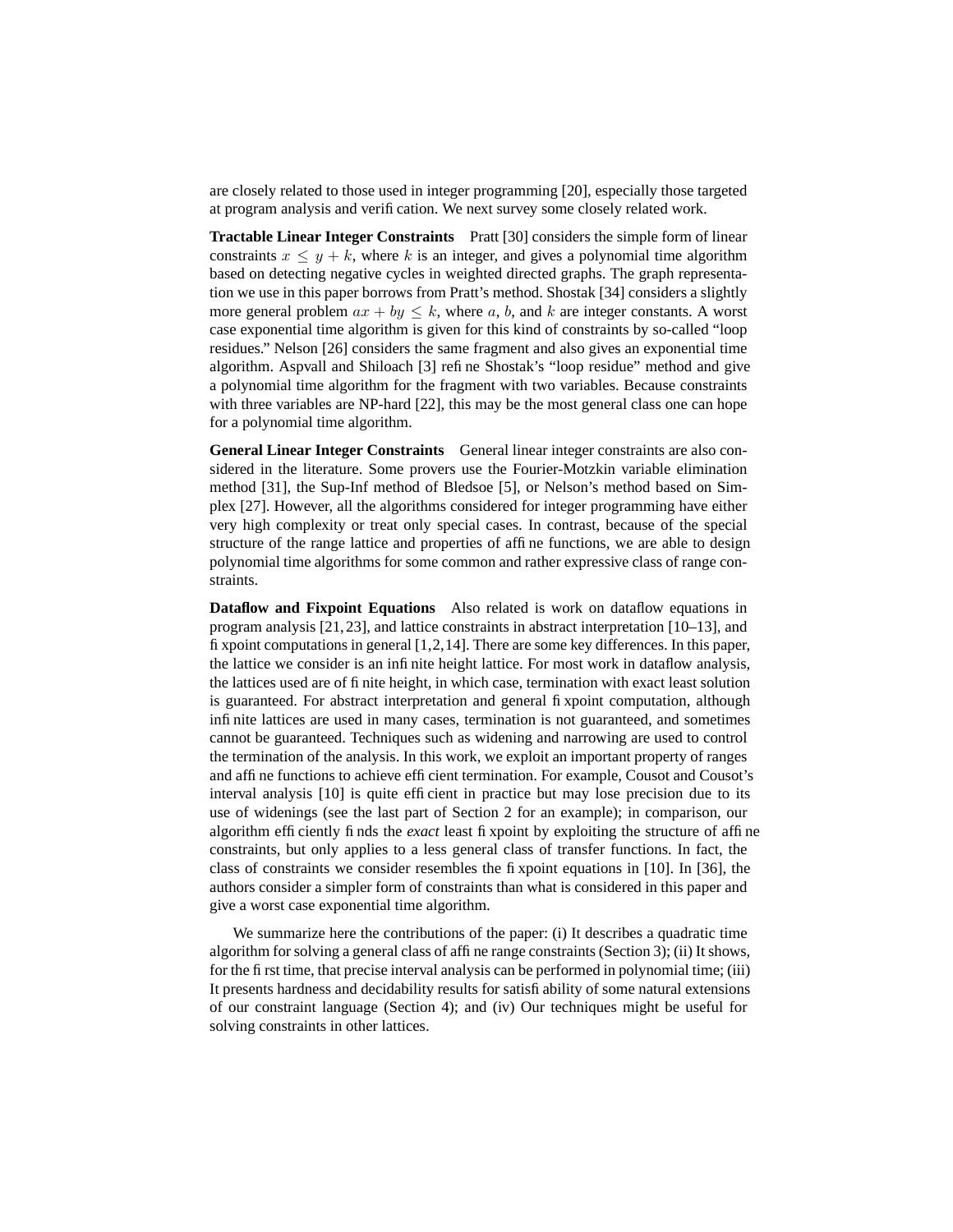# **2 Preliminaries**

Let  $\mathbb Z$  denote the set of integers. The lattice of ranges is given by:

$$
L \stackrel{\text{def}}{=} {\{\bot\}} \cup \{[l, u] \mid l \in \mathbb{Z} \cup \{-\infty\} \land u \in \mathbb{Z} \cup \{+\infty\} \land l \leq u\}
$$

ordered by  $\sqsubseteq$ , such that  $\bot \sqsubseteq r$  for any  $r \in L$  and  $[l_1, u_1] \sqsubseteq [l_2, u_2]$  if  $l_2 \leq l_1 \leq$  $u_1 \leq u_2$ . In the lattice,  $\perp$  (the empty range) is the smallest range, and  $[-\infty, +\infty]$  is the largest range, also denoted by  $\top$ . The meet  $\top$  and join  $\sqcup$  are defined as follows:

$$
- \perp \Box r = \perp \land [l_1, u_1] \sqcap [l_2, u_2] = [l = \sup\{l_1, l_2\}, u = \inf\{u_1, u_2\}] \ (\perp \text{ if } l > u);
$$
  

$$
- \perp \Box r = r \land [l_1, u_1] \sqcup [l_2, u_2] = [\inf\{l_1, l_2\}, \sup\{u_1, u_2\}].
$$

for any range  $r \in L$ . We select the lower bound and upper bound of a non-empty range  $r = [l, u]$  by  $\mathsf{lb}(r) = l$  and  $\mathsf{ub}(r) = u$ .

The range expressions are given by  $E ::= r | X | n \times X | E + E$ , where  $r \in L$ denotes a range constant, X is a range variable,  $n \times X$  denotes scalar multiplication by  $n \in \mathbb{Z}$ , and  $E + E$  denotes range addition. A *range constraint* has the form  $E \sqcap$  $r \subseteq X$ . When  $r = \top$ , we simply write the constraint as  $E \subseteq X$ . Notice that we require the right-hand side of a range constraint to be a variable, which is related to "definite set constraints" [17]. We give some examples using these constraints below. Readers interested in more information on the connection between range constraints and program analysis may wish to consult, for example [9, 10].

Let  $V$  denote the set of range variables. A *valuation*  $\rho$  is a mapping from  $V$  to L, the lattice of ranges. We extend  $\rho$  on variables to work on range expressions inductively, such that,  $\rho([l, u]) = [l, u], \rho(n \times X) = n \times \rho(X)$ , and  $\rho(E_1 + E_2) = \rho(E_1) + \rho(E_2)$ , where  $n \times [l, u] = [\inf\{nl, nu\}, \sup\{nl, nu\}]$  and  $[l_1, u_1] + [l_2, u_2] = [l_1 + l_2, u_1 + u_2]$ .

We say a valuation  $\rho$  *satisfies* a constraint  $E \sqcap r \sqsubseteq X$  if  $\rho(E) \sqcap r \sqsubseteq \rho(X)$ . A valuation satisfies a set of constraints if it satisfies each one of the constraints. Such a valuation is called a *solution* of the constraints.

**Proposition 1** When  $f(X) = aX + b$  denotes an affine function, we have  $f([l, u] \sqcap$  $[l', u'] = f([l, u]) \sqcap f([l', u'])$  and  $f([l, u] \sqcup [l', u']) = f([l, u]) \sqcup f([l', u']).$ 

**Definition 1 (Range Saturation).** *A valuation*  $\rho$  saturates *a constraint*  $f(X) \sqcap [c, d] \sqsubseteq$  $Y$  *if*  $[c, d] \sqsubseteq \rho(f(X))$ *. It* partially saturates *the constraint if*  $l = c$  *or*  $u = d$ *, where*  $[l, u] = \rho(f(X)) \sqcap [c, d].$ 

A set of constraints can have many solutions. For most static program analyses, we are interested in the *least solution*, if it exists, because such a solution gives us the most information. For the range constraints we consider, every set of constraints is satisfiable and has a least solution.

**Proposition 2 (Existence of Least Solution)** *Any set of range constraints has a least solution.*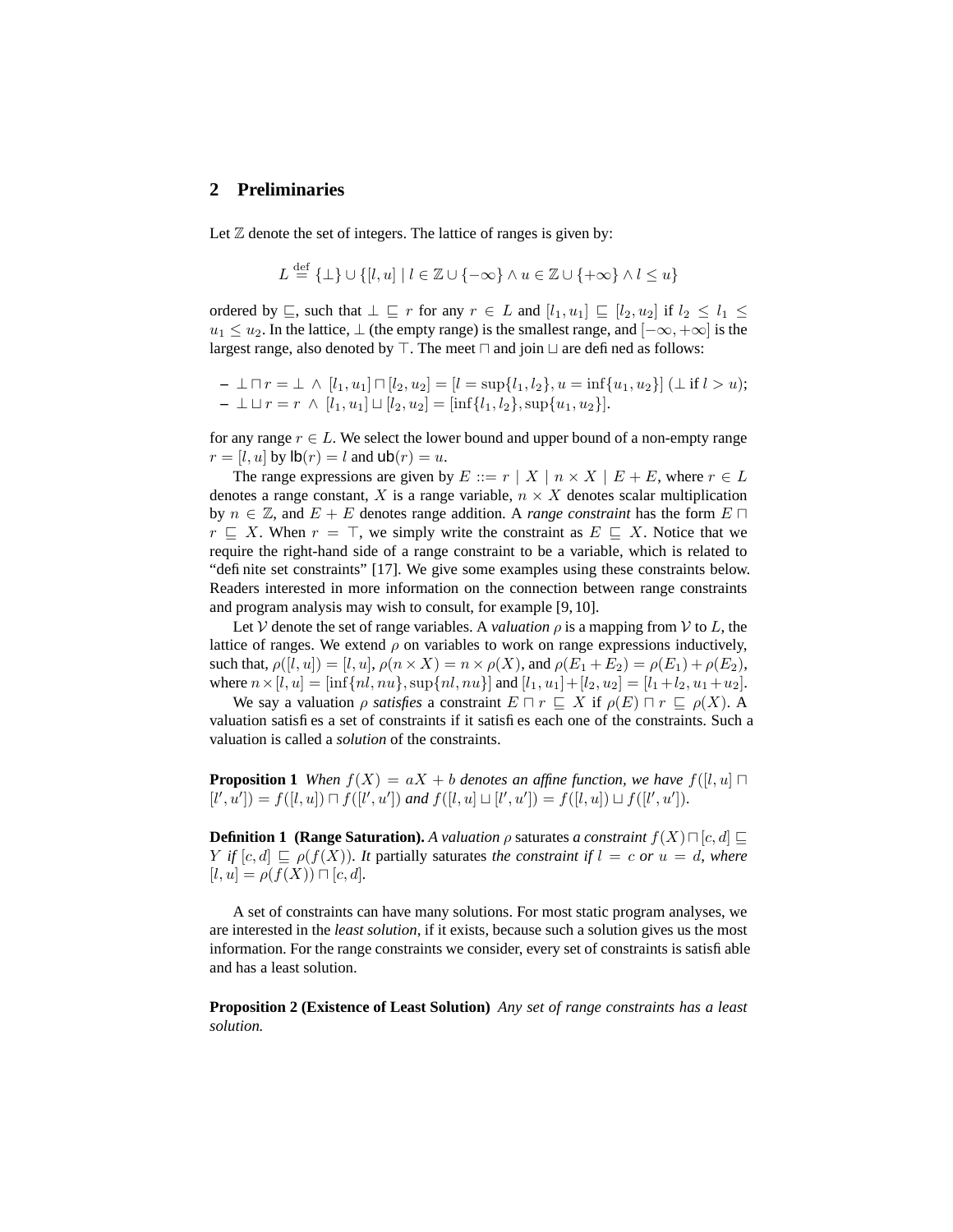Our goal is to compute such a least solution effectively. We denote by least<sub>C</sub> the least solution of the constraints C. We use  $\text{least}(X)$  for the least solution for a range variable  $X$  if the underlying constraints are clear from the context. Next, we give some example constraint systems, which may come from an interval analysis similar to [10] of some small C program fragments. We give examples for both a flow-insensitive analysis and a flow-sensitive analysis. Notice that the interval analysis in [10] is traditionally specified as a flow-sensitive one. A constraint-based formulation sometimes can allow a more natural integration of flow-sensitivity and flow-insensitivity.

*Example 1.* Consider the constraints  $\{ [0, 0] \sqsubseteq X, X + 1 \sqsubseteq X \}$  (with least solution  $[0, +\infty]$ ) from the analysis of the following C program fragment:

```
int i = 0; /* yields the constraint [0,0] <= X */
while (i < 10) {
   ...
   i = i+1; /* yields the constraint X + 1 <= X */
}
```
Notice that this is a flow-insensitive analysis.<sup>3</sup>

*Example* 2. Consider the constraints  $\{[10, 10] \sqsubseteq X, (-2) \times X \sqsubseteq X\}$  (with least solution  $[-\infty, +\infty]$ , which come from the analysis of the following fragment:

```
int i = 10; /* yields [10, 10] <= X */
while (\ldots) {
   ...
   i = -2'i; /* yields (-2)*X \leq X *}
```
Let us go back to Example 1. Notice that although the program ensures  $i \leq 10$ , the range we get says its value can be unbounded. To address this imprecision, we can generate more precise constraints to use non-trivial intersection constants r, in  $E \sqcap$  $r \subseteq X$ . This use is motivated by the goal to provide more precise analysis of ranges by modeling conditionals in while and if statements. In Example 1, we expect to say that X has the range  $[0, 10]$ . We can model the example more precisely with the constraints  $[0, 0] \sqsubseteq X$  and  $(X + 1) \sqcap [-\infty, 10] \sqsubseteq X$ . Notice that the least solution of these constraints is indeed [0, 10] and is what we expect.

Consider another program fragment:

```
int i = 0;
while (i < n) {
   ...
   i = i+1;}
```
 $3$  For comparison, the following constraints may be used for a fbw-sensitive analysis:

 $\{[0, 0] \sqsubseteq X_0, X_0 \sqsubseteq X_1, X_3 \sqsubseteq X_1, X_1 \sqcap [-\infty, 9] \sqsubseteq X_2, X_2 + 1 \sqsubseteq X_3\}$ 

where  $X_i$ 's denote the variable instances at different program points. See [10] for more.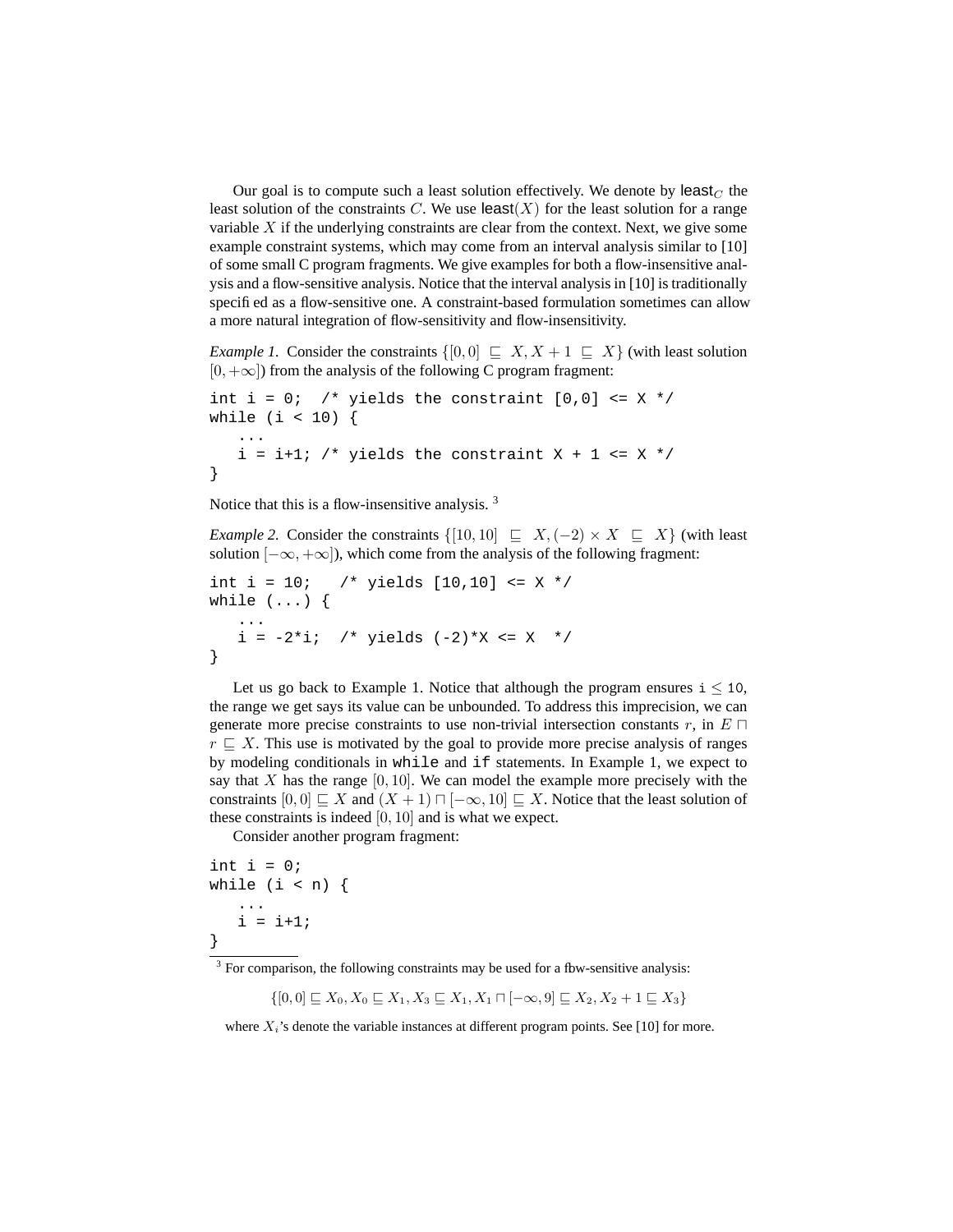```
L0
        z = x - y - 3;L1
        if(z > 0)L2
             x = z + y + 3;
   L3
             y = x - z - 3;
   L4
              ...
        }
                                          L1 : X_0 - Y_0 - 3 \sqsubseteq Z_1L2 : Z_1 \sqcap [1, +\infty] \sqsubseteq Z_2L3: Z_2+Y_0+3 \subseteq X_3L4 : X_3 - Z_2 - 3 \sqsubseteq Y_4(a) Program after transformation. (b) Constraints.
```
**Fig. 1.** An example of how to analyze relationships between variables.

We would want to express the constraints  $\{[0,0] \sqsubseteq X,(X+1)\sqcap[-\infty, \text{ub}(Y)] \sqsubseteq X\},\$ where  $X$  and  $Y$  are the range variables for the program variables  $\mathbf i$  and  $\mathbf n$  respectively, and  $\text{ub}(Y)$  denotes the upper bound of Y. The constraint  $(X+1)\sqcap[-\infty, \text{ub}(Y)] \sqsubseteq X$ is equivalent to  $\{[-\infty, \text{ub}(Y)] \sqsubseteq Z, (X + 1) \sqcap Z \sqsubseteq X\}$ , where Z is a fresh range variable. In practice, we can restrict the meet operation to be with a range constant in most cases, because the range variables  $X$  and  $Y$  usually do not belong to the same strongly connected component and can be stratified (see Section 3).

Alternatively, it is sufficient to consider conditions for while and if statements of the form  $x \geq 0$  (or  $x > 0$ ) after some semantics-preserving transformations on the original code. As an example, consider the following program fragment:

if  $(x > y + 3)$  { ... }

We can transform it to the code fragment in Figure 1a, where  $z$  is a temporary variable for storing intermediate results. We give labels for the few program locations. The generated constraints are given in Figure 1b. In the constraints, we use program location labels on the range variables to distinguish the instances, *i.e.*, the underlying analysis is flow-sensitive. Essentially, we use range constraints to "project" the relevant information from the condition  $z \ge 0$  onto x and y. It is perhaps interesting to notice that ranges are extremely weak in relating variables.

For illustration, we provide here two simple examples to show that the standard widening and narrowing techniques [10] may not give the optimal solution even restricted to affine functions.

*Example 3.* Consider the following program fragment:

```
int i = 0;
while (\ldots) {
   if (...) { i = 1; }
}
```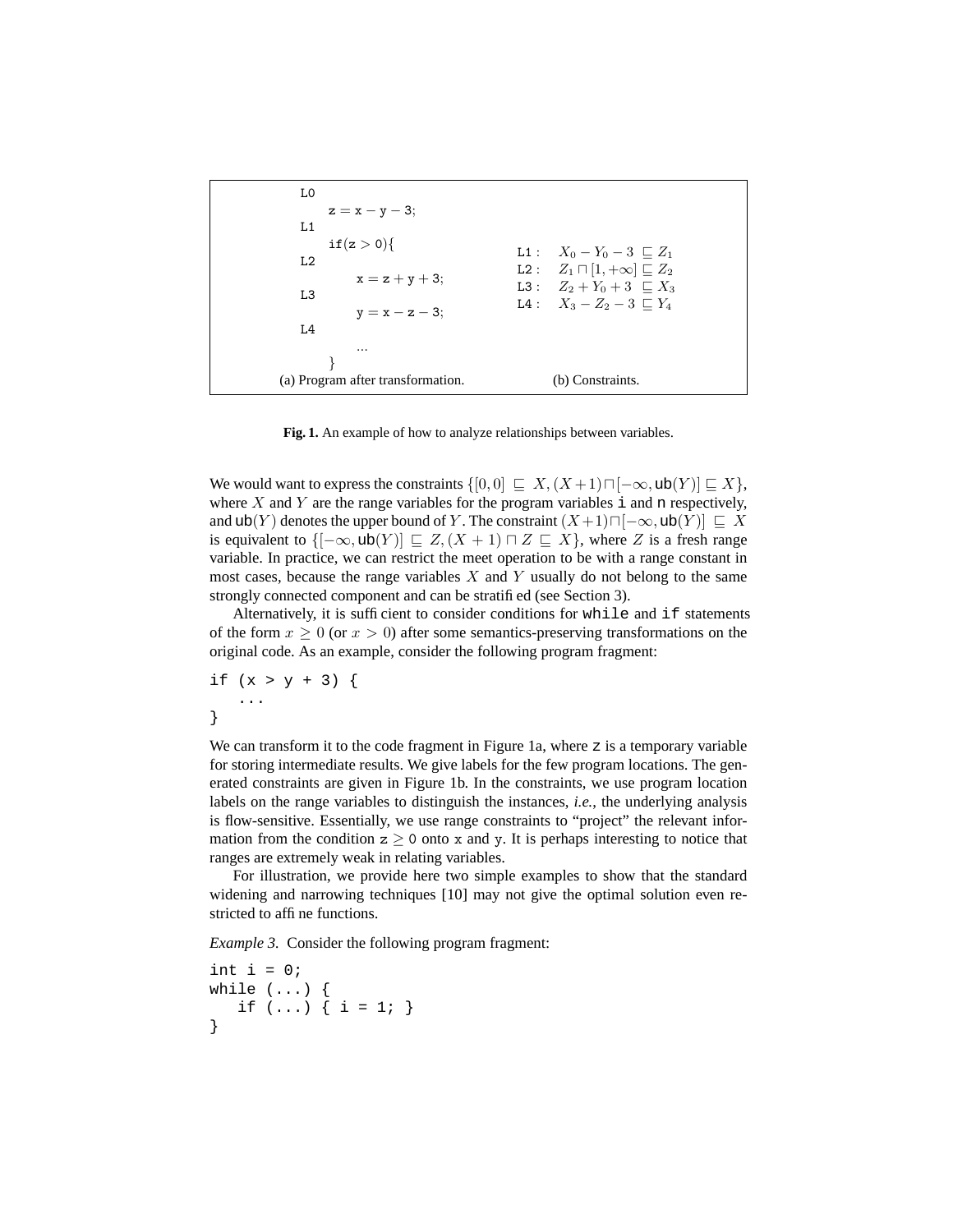

**Fig. 2.** Graph representation of constraints.

We obtain the constraints  $\{[0,0] \sqsubseteq X, [1,1] \sqsubseteq X\}$ . The optimal solution for X is [0, 1]. However, with widenings and narrowings at program back-edges, we get  $[0, +\infty]$ . In general, if we have a widening operation at the variable  $i$  and if  $i$  occurs in two loops of affine constraints with different fixpoints, then widening and narrowing will give an imprecise answer.

*Example* 4. Consider the constraints  $\{ [0, 0] \sqsubseteq X, (-X + 1) \sqsubseteq X \}$ . The optimal solution for X is [0, 1], however, with widenings and narrowings, we get  $[0, +\infty]$ .

# **3 An Algorithm for Solving Range Constraints**

Our algorithm is based on *chaotic iteration* [11]. We start by assigning each variable  $\perp$ , and then iterate through the constraints using the current valuation  $\rho$ . For each constraint  $E \sqcap r \sqsubseteq X$ , if  $\rho(E) \sqcap r \not\sqsubseteq \rho(X)$ , we set  $\rho(X) := (\rho(E) \sqcap r) \sqcup \rho(X)$ . This process repeats until all the constraints are satisfied. Although this process always converges for any finite height lattices, it may not converge for infinite height lattices, *e.g.*, consider the constraints  $X + 1 \subseteq X$  and  $[0, 0] \subseteq X$ . Our approach is to extend chaotic iteration with strategies to handle this kind of cyclic constraints.

We have a natural representation of constraints as graphs. Each vertex in the graph represents a variable (or in some cases, a range constant  $r$ ), and an edge from  $X$  to  $Y$ labelled  $f(X) \sqcap r$  represents the constraint  $f(X) \sqcap r \sqsubseteq Y$ . A constraint  $[l, u] \sqsubseteq X$  is represented as an edge from a node representing the range constant  $[l, u]$  to the node X. Some example constraints and their graph representation are shown in Figure 2.

As mentioned above, our approach is to adapt chaotic iteration to propagate information along edges of the graph until we reach a fixpoint. This fixpoint is the least one. If the graph is acyclic, then we can simply propagate the constraints in its topologically sorted order. In the rest of the section, we consider possibly cyclic graphs. We start with a simple loop (Section 3.2), a multi-loop (Section 3.3), a strongly connected component (Section 3.4), and finally a general graph (Section 3.5).

### **3.1 Constraint Transformation**

Although possible, it is complicated to solve directly constraints with negative coefficients. For a simpler presentation, we first describe a constraint transformation to make all constraints have positive coefficients.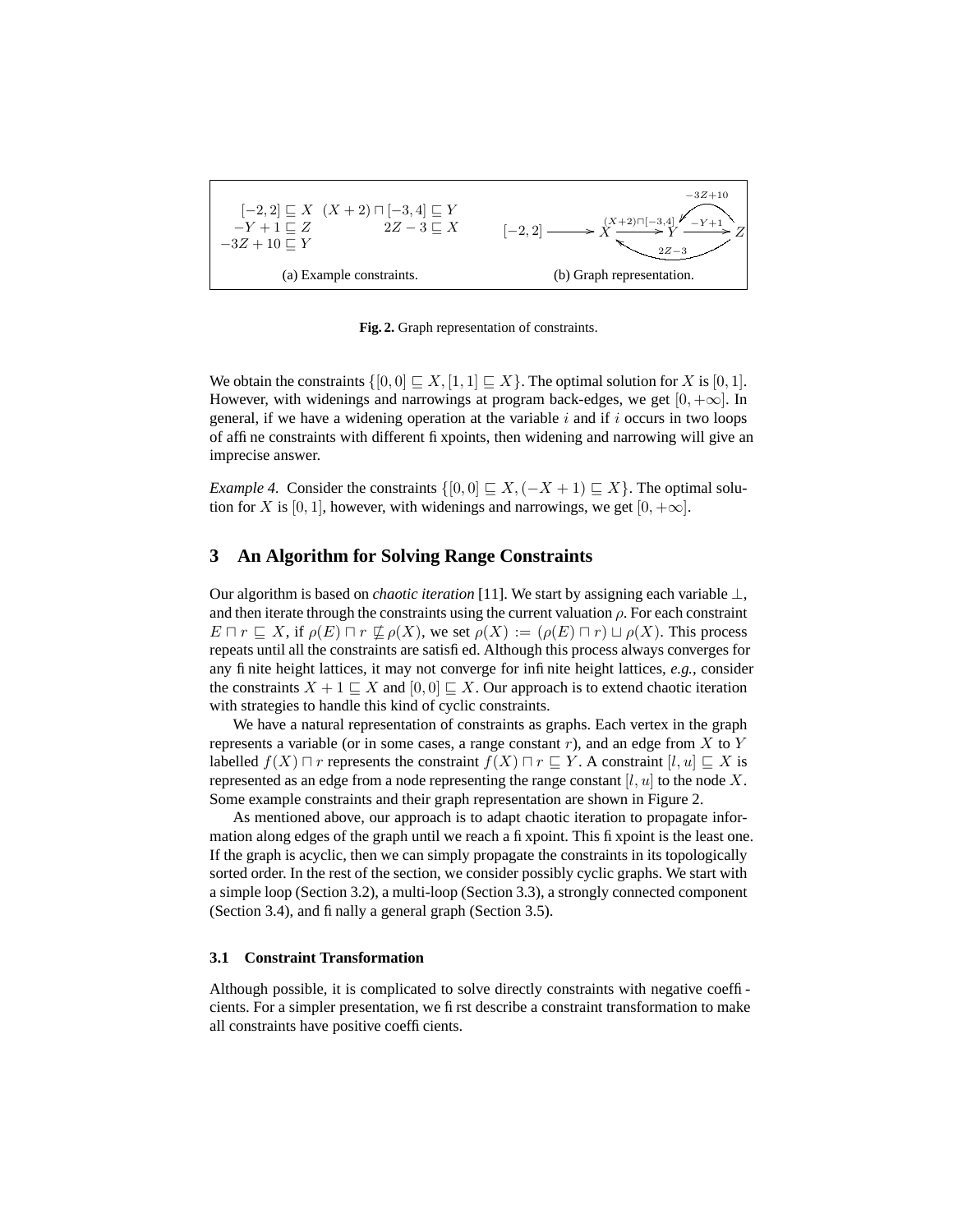1. Set  $\rho(X) := [l, u]$ . 2. If  $[l',u'] = f(\rho(X)) \sqcap [c,d] \sqsubseteq \rho(X)$ , then least  $= \rho$ . 3. Otherwise, we have a few cases: (a) If  $l' < l$  and  $u' > u$ , then  $\text{least}(X) = [c, d]$ . (b) If  $l' < l$  only, then least $(X) = [c, u]$ . (c) If  $u' > u$  only, then least $(X) = [l, d]$ .

**Fig. 3.** An algorithm for solving a simple loop.

**Lemma 1.** *Any system of constraints can be effectively transformed to an equivalent system where all constraints have positive coefficients.*

*Proof.* For each variable X in the original system, create two variables  $X^+$  and  $X^-$ . The variable  $X^+$  corresponds to  $X$ , and  $X^-$  corresponds to  $-X$ . We then apply the following transformations on the original constraints:

**–** Replace each *initial constraint*  $[l, u] \sqsubseteq X$  with two constraints:

$$
\{[l,u]\sqsubseteq X^+, [-u,-l]\sqsubseteq X^-\}
$$

**–** Replace each constraint of the form  $(aX + b) \sqcap [l, u] \sqsubseteq Y$ , where  $a > 0$ , with two constraints:

$$
\{(aX^+ + b) \sqcap [l, u] \sqsubseteq Y^+, (aX^- - b) \sqcap [-u, -l] \sqsubseteq Y^- \}
$$

**–** Replace each constraint of the form  $(aX + b) \sqcap [l, u] \sqsubseteq Y$ , where  $a < 0$ , with two constraints:

$$
\{(-aX^{-}+b)\sqcap [l, u] \sqsubseteq Y^{+}, (-aX^{+}-b)\sqcap [-u, -l] \sqsubseteq Y^{-}\}
$$

One can verify that the two systems of constraints have the same solutions on the corresponding X and  $X^+$ , and in particular, they have the same least solution. In addition, the transformation is linear time and produces a new system of constraints linear in the size of the original system.

Notice that this transformation also applies to affine functions with more than one variables. Hence, in the rest of the paper, we consider only constraints defined over positive affine functions.

### **3.2 A Simple Loop**

Consider a loop with the constraints  $[l, u] \sqsubseteq X$  and  $f(X) \sqcap [c, d] = (aX + b) \sqcap$  $[c, d] \sqsubset X$ , where  $a > 0$ . We give an algorithm in Figure 3 to find its least solution. The algorithm is similar to the widening operator defined on ranges [10].

**Lemma 2.** *The algorithm in Figure 3 computes the least solution of a simple loop.*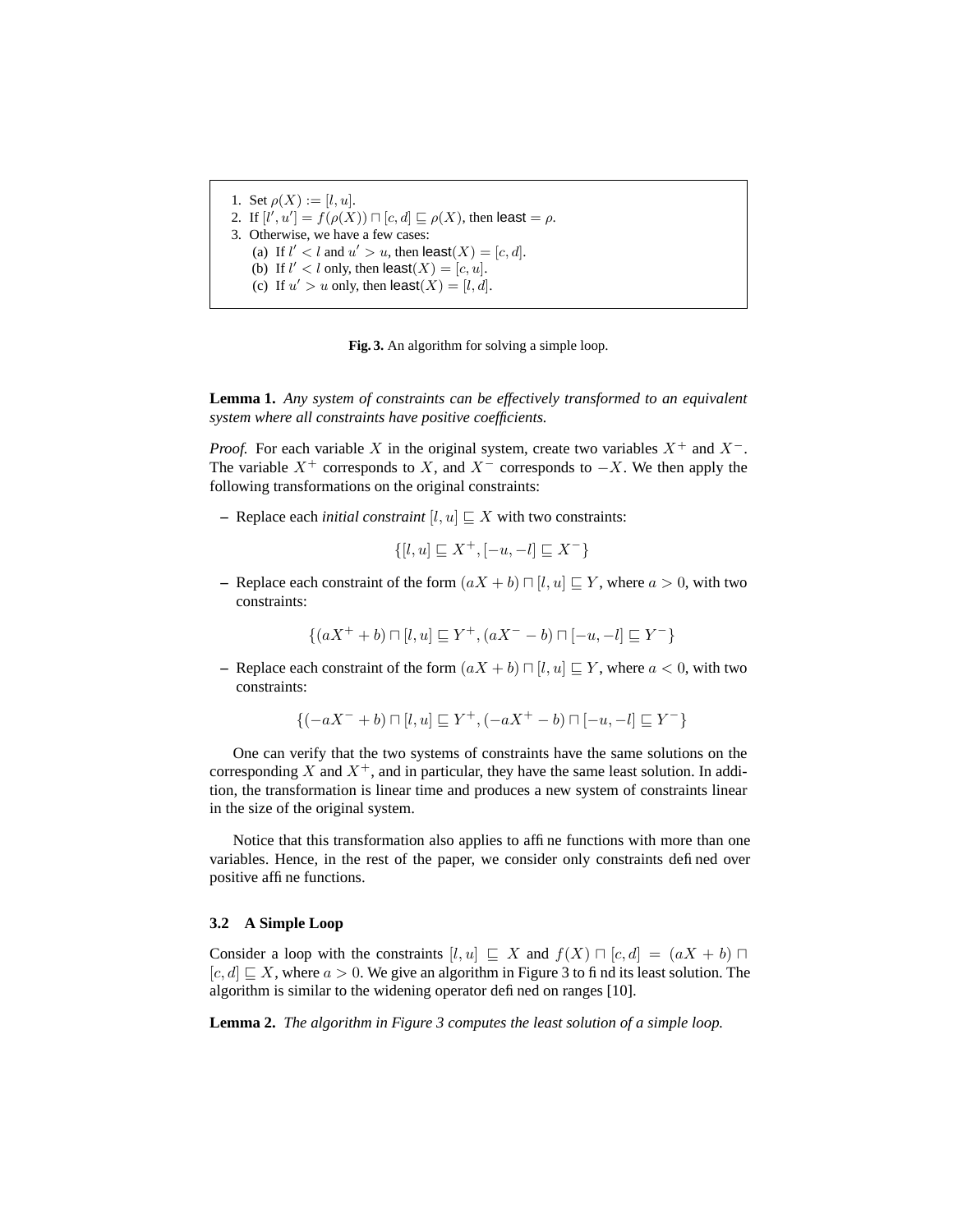1. Set  $\rho(X) = [l, u]$ .

- 2. Pick any constraint  $f_i(X) \sqcap [c_i, d_i] \sqsubseteq X$  not satisfied by  $\rho$ , find its least solution  $\rho'$ with the initial constraint  $\rho(X) \sqsubseteq X$  (cf. Figure 3).
- 3. Set  $\rho = \rho'$ .
- 4. Go to step 2 until all constraints are satisfied.

**Fig. 4.** An algorithm for solving a multi-loop.

*Proof.* If  $[l', u'] \sqsubseteq [l, u]$ , then clearly we have reached the least fixpoint, so we have least $(X) = [l, u]$ . Otherwise, we have three cases to consider. (1) If  $l' < l$  and  $u' >$ u, since  $f(X) = aX + b$  is a positive affine function,  $\mathsf{lb}(f^n([l, u]))$  forms a strictly decreasing sequence and  $\text{ub}(f^n([l, u]))$  forms a strictly increasing sequence. However, the lower bound can reach as low as  $c$  and the upper bound can reach as high as  $d$ . Thus, we have least $(X) = [c, d]$ . The other two cases are similar.

#### **3.3 A Multi-Loop**

We call constraints with more than one simple self loop a *multi-loop*. In particular, assume we have the constraints  $[l, u] \sqsubseteq X$  and  $f_i(X) \sqcap [c_i, d_i] \sqsubseteq X$ , for  $1 \leq i \leq n$ . A multi-loop is considered because the solution to it hints at the basic idea for solving the more complicated cases. Basically, to solve a multi-loop, we start with  $X$  assigned the value [l, u]. Pick any constraint  $f_i(X) \sqcap [c_i, d_i]$  not satisfied by this valuation. We find its least solution with  $[l, u] \sqsubseteq X$  as the initial constraint and update the current assignment to this least solution. This process repeats until all constraints are satisfied. The algorithm is shown in Figure 4.

**Lemma 3.** *The algorithm in Figure 4 computes the least solution to a multi-loop in quadratic time.*

*Proof.* It is obvious that the algorithm outputs the least solution when it terminates. Thus, it remains to argue its time complexity. We show that step 2 is executed no more than  $2n$  times, *i.e.*, the number of intersection bounds  $c_i$  and  $d_i$ . Each activation of step 2 causes the current valuation to partially saturate (cf. Definition 1) the particular constraint in question, *i.e.*, at least one lb or ub of the constraint  $(c_i$ 's or  $d_i$ 's) is saturated. Because a bound cannot be saturated twice, step 2 is activated at most  $2n$ times. Thus, we have shown the algorithm runs in quadratic time in the size of the input constraints.

#### **3.4 A Strongly Connected Component**

In this part, we show how to handle a strongly connected component, which forms the core of our algorithm. The main observation is that one can view a strongly connected component as a mutually recursive set of equations working on the set of range variables in the component simultaneously. Let  $X_1, \ldots, X_n$  be the set of variables in a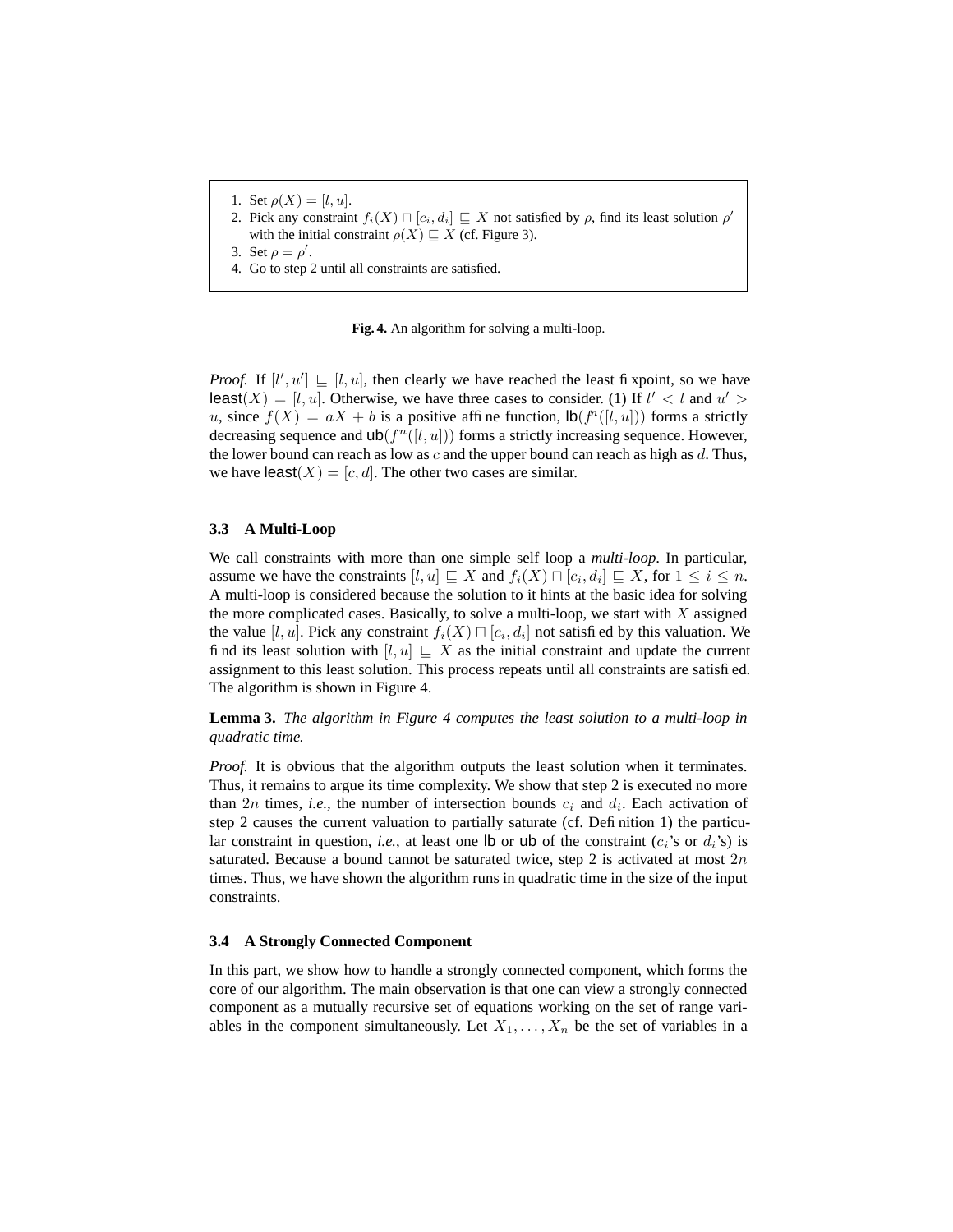component C. We view C as a set of equations working on  $X_1, \ldots, X_n$  simultaneously and use the same basic idea for a multi-loop.

**Multiple Initial Constraints** First, in dealing with a strongly connected component, we need to consider the case where there are multiple initial constraints  $[l, u] \sqsubset X$ because there may be more than one incoming edges to a component, and each one corresponds to an initial constraint. To simplify our presentation, we apply another graph transformation on a strongly connected component to convert it to an equivalent one with a single initial constraint.

**Lemma 4.** *In a constraint graph, a strongly connected component with multiple initial constraints can be effectively transformed to an equivalent strongly connected component with a single initial constraint (in linear time and space).*

*Proof.* Let C be the original component. The transformation works as follows:

- **–** Add a *fresh* range variable  $X^*$  with the initial constraint  $[1, 1] ⊆ X^*$ .
- **–** Replace each initial constraint  $[l, u] \sqsubseteq X \in C$ , where  $l, u \in \mathbb{Z}$ , with two constraints  $\{lX^* \sqsubseteq X, uX^* \sqsubseteq X\}.$
- **–** Replace each initial constraint  $[-\infty, u] \sqsubseteq X \in C$ , where  $u \in \mathbb{Z}$  with two constraints  $\{uX^* \sqsubseteq X, X - 1 \sqsubseteq X\}.$
- **–** Replace each initial constraint  $[l, +\infty] \sqsubseteq X \in C$ , where  $l \in \mathbb{Z}$  with two constraints  $\{lX^* \sqsubseteq X, X + 1 \sqsubseteq X\}.$
- **–** Replace each initial constraint  $[-\infty, +\infty]$   $\subseteq$  X ∈ C with three constraints {X<sup>\*</sup>  $\subseteq$  $X, X + 1 \sqsubseteq X, X - 1 \sqsubseteq X$ .
- **–** Finally, to make the new graph strongly connected, we add the following constraint from any variable, say Y, to  $X^*$ :

$$
Y \sqcap [1,1] \sqsubseteq X^*
$$

One can verify that the new strongly connected component is equivalent to the original component. The running time of the transformation is linear time, and it generates a new constraint system of size linear in  $|C|$ .

**Non-distributivity of Ranges** One additional issue is with the non-distributivity of ranges. One can easily verify that  $\sqcap$  does not distribute over  $\sqcup$ , *i.e.*, in general,  $(r_1 \sqcup$  $r_2$ )  $r_3 \neq (r_1 \sqcap r_3) \sqcup (r_2 \sqcap r_3)$ . For example,  $[2, 2] = ([0, 1] \sqcup [3, 4]) \sqcap [2, 2] \neq 0$  $([0, 1] \sqcap [2, 2]) \sqcup ([3, 4] \sqcap [2, 2]) = \bot$ . We show, however, this can be remedied to have a slightly altered lemma of distribution of  $\Box$  over  $\Box$ .

**Lemma 5 (Distributivity Lemma).** *If*  $r_1 \sqcap r_3 \neq \bot$  *and*  $r_2 \sqcap r_3 \neq \bot$ *, then*  $(r_1 \sqcup r_2) \sqcap$  $r_3 = (r_1 \sqcap r_3) \sqcup (r_2 \sqcap r_3).$ 

*Proof.* It suffices to show that  $(r_1 \sqcup r_2) \sqcap r_3 \sqsubseteq (r_1 \sqcap r_3) \sqcup (r_2 \sqcap r_3)$  because  $(r_1 \sqcap r_3) \sqcup$  $(r_2 \sqcap r_3) \sqsubseteq (r_1 \sqcup r_2) \sqcap r_3$ . Consider any  $a \in (r_1 \sqcup r_2) \sqcap r_3$ . We have  $a \in (r_1 \sqcup r_2)$ and  $a \in r_3$ . If  $a \in r_1$  or  $a \in r_2$ , then  $a \in (r_1 \sqcap r_3)$  or  $a \in (r_2 \sqcap r_3)$ . Thus, it follows that  $a \in (r_1 \sqcap r_3) \sqcup (r_2 \sqcap r_3)$ . Now consider the case where  $a \notin r_1$  and  $a \notin r_2$ . Because  $a \in (r_1 \sqcup r_2)$ , we have  $r_1 \sqcap r_2 = \bot$ , and a must lie in the gap of  $r_1$  and  $r_2$ . The conditions  $r_1 \sqcap r_3 \neq \bot$  and  $r_2 \sqcap r_3 \neq \bot$  then guarantees that  $a \in (r_1 \sqcap r_3) \sqcup (r_2 \sqcap r_3)$ .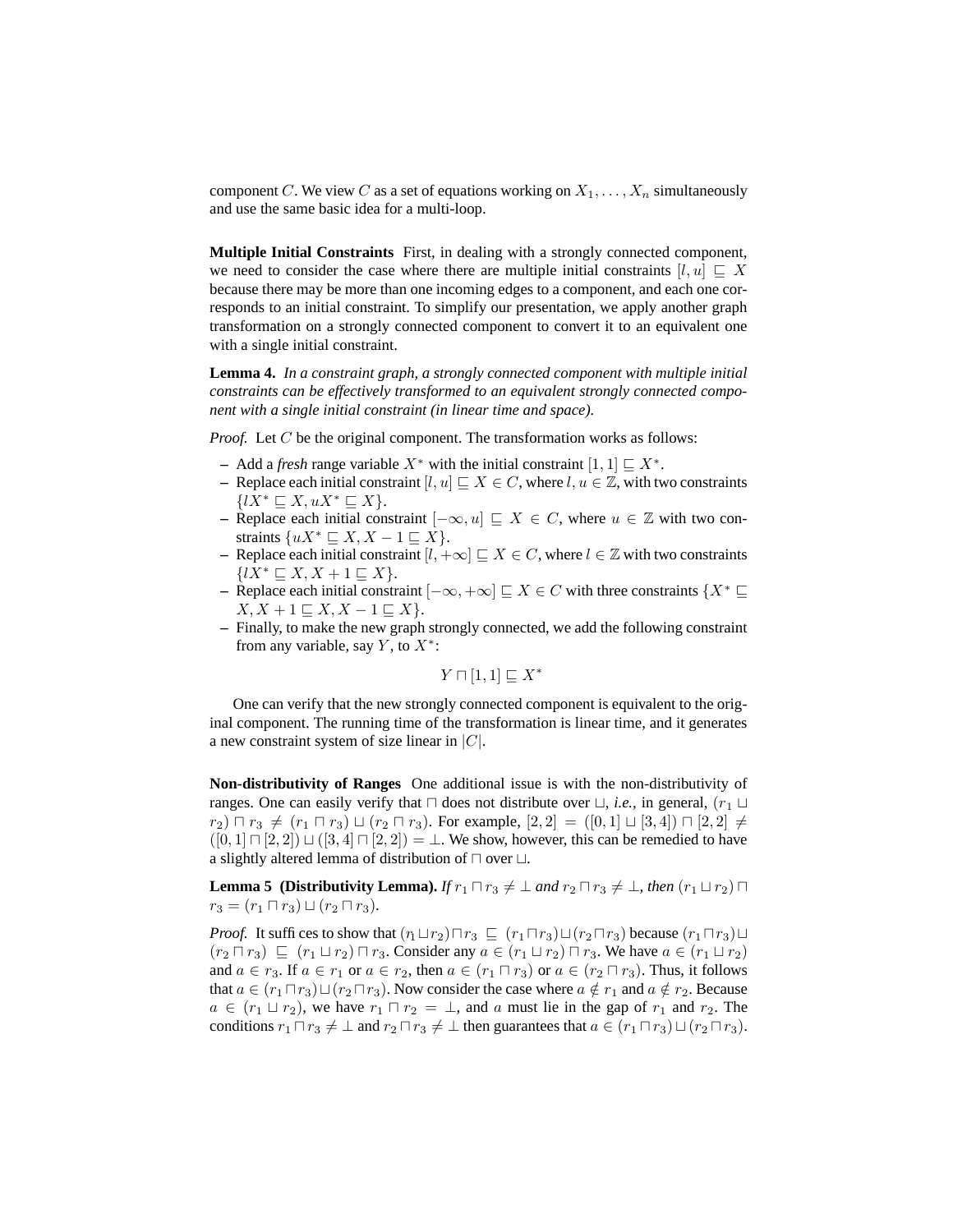

**Fig. 5.** An example of graph unrolling.

**Lemma 6 (Saturation Lemma).** *For any given*  $r_1$ ,  $r_2$ , and  $r_3 = [a, b]$ , either  $(r_1 \sqcup r_2) \sqcap$  $r_3 = (r_1 \sqcap r_3) \sqcup (r_2 \sqcap r_3)$  *or it holds that*  $l = a$  *or*  $u = b$ *, where*  $[l, u] = (r_1 \sqcup r_2) \sqcap r_3$ *.* 

*Proof.* If  $(r_1 \sqcup r_2) \sqcap r_3 = \bot$ , then clearly  $(r_1 \sqcup r_2) \sqcap r_3 = (r_1 \sqcap r_3) \sqcup (r_2 \sqcap r_3)$ . Otherwise, let  $[l, u] = (r_1 \sqcup r_2) \sqcap r_3 \neq \bot$ . Assume that  $l \neq a$  and  $u \neq b$ . We must have  $a < l \le u < b$ . Then  $(r_1 \sqcup r_2) = [l, u]$ , which implies  $r_1 \sqsubseteq [a, b]$  and  $r_2 \sqsubseteq [a, b]$ . Thus,  $(r_1 \sqcup r_2) \sqcap [a, b] = (r_1 \sqcup r_2) = (r_1 \sqcap [a, b]) \sqcup (r_2 \sqcap [a, b]).$ 

**Graph Unrolling and Constraint Paths** A strongly connected component can be viewed in the following sense as a set of functions. We unroll the component starting from  $X_1$  with, for example, a depth first search algorithm. Each time a back-edge is encountered, we create a new instance of the target (if it has not been created). For a variable  $X_i$  in a strongly connected component, we use  $X_{i0}$  and  $X_{i1}$  to denote its first and second instances in its unrolling. We give an example in Figure 5, where Figure 5a shows the original component and Figure 5b is the result after unrolling. Essentially, we are building the depth-first tree (but we also consider the cross edges and back edges). Notice that a depth-first tree with its cross edges is a directed acyclic graph, *i.e.*, a dag. Notice also in the unrolling for a strongly connected component with variables  $X_1, \dots, X_n$ , the set of back-edges are exactly those edges between the subgraph induced by  $X_{10}, \dots, X_{n0}$  and the one induced by  $X_{11}, \dots, X_{n1}$ .

To solve a strongly connected component, we want to summarize all paths from  $X_{j_0}$  to  $X_{j_1}$  by  $F_j(X_j) \sqsubseteq X_j$ , where

$$
F_j(r) \stackrel{\text{def}}{=} r \sqcup \bigsqcup_{X_{j_0}\stackrel{f_1}{\longrightarrow} \ldots \stackrel{f_k}{\longrightarrow} X_{j_1}} (f_k \circ \cdots \circ f_1)(r).
$$

Note that, even though there may be exponentially many terms in the definition of  $F_j$ , nonetheless the output  $F_j(r)$  can be computed efficiently for any input r by propagating information in topological sorted order along the edges of the unrolled graph (as done for a dag).

For a strongly connected component, we need to consider a path of constraints. We define formally its semantics.

**Definition 2** (Path Constraints). A path from  $X_0$  to  $X_n$  is a path in the constraint *graph for* C*. The function for a path* p *is the affine function obtained by composing all the functions along the edges on the path. More formally*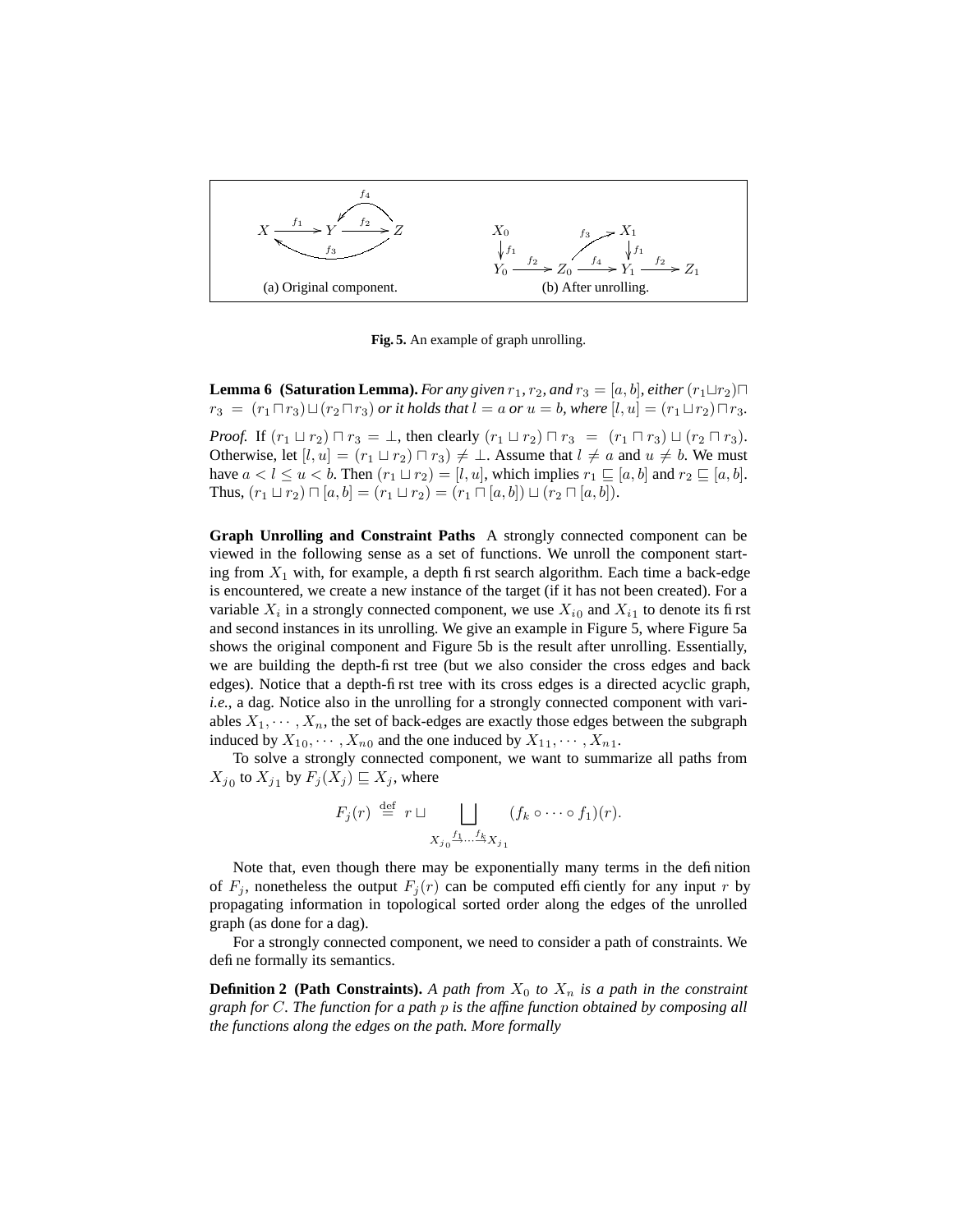- 1. Transform the component to have a single initial constraint, and let  $X^*$  be the new node added by the transformation.
- 2. Unroll the strongly connected component starting from the node  $X^*$ .
- 3. Compute the least solution  $\rho$  for the induced subgraph  $G_0$  with vertices  $X_{10}, \dots, X_{n0}$ and  $\hat{X}^*$ <sub>0</sub>.
- 4. If  $\rho$  satisfies every back-edge  $X_{i0} \xrightarrow{f \cap [c_i, d_i]} X_{j1}$ , then return  $\rho$  as the least solution.
- 5. Otherwise, update  $\rho$  through all the back-edges.
	- (a) If there is a *new* partially saturated constraint, then go to step 1.
	- (b) Otherwise, an unsatisfying cyclic path can be traced to apply the algorithm for a simple loop. Update  $\rho$  and go to step 1.

**Fig. 6.** An algorithm for solving a strongly connected component.

- 
$$
pf(X) = id \sqcap [-\infty, +\infty]
$$
, where *id* is the identity function  $id(X) = X$ .  
\n-  $pf(p \xrightarrow{f \sqcap [c,d]} X) = f(pf(p)) \sqcap [c,d]$ .

Notice that for a path  $p = X_0 \to \cdots \to X_n$ ,  $\mathsf{pf}(p)$  is of the form  $f(X_0) \sqcap [c, d]$ , where f is an affine function and  $[c, d]$  is a constant range (by Proposition 1).

We apply the same basic idea as that for a multi-loop and Lemma 6 in our algorithm for solving a strongly connected component, which is shown in Figure 6.

**Lemma 7.** *The algorithm in Figure 6 solves a strongly connected component of the constraint graph in quadratic time in the size of the component.*

*Proof.* Correctness is again easy to establish since all the constraints are satisfied and every step clearly preserves the least solution. We need to argue the time complexity of the algorithm. The proof technique issimilar to that for the algorithm in Figure 4. Again, we argue that the body of the loop executes at most  $2n$  times, where n is the number of constraints. Lemma 6 guarantees that if step 5a is not activated, then the previous least solution computation on  $G_0$  distributes. Thus, we can trace, in linear time, an unsatisfying path, which can be converted to a simple loop for its least solution. In that case, at least one bounds must be saturated. Because there are 2n bounds, the body of the loops terminates in at most  $2n$  steps. Putting everything together, the total running time is quadratic in the size of the component.

#### **3.5 A General Graph**

Now it is easy to put everything together to solve an arbitrary set of affine, singlevariable range constraints. The idea is to first compute the strongly connected component graph of the original graph representation of the constraints, and then process each component in their topological sorted order. The total running time is quadratic.

**Theorem 1.** *The least solution for a given system of range constraints can be computed in quadratic time.*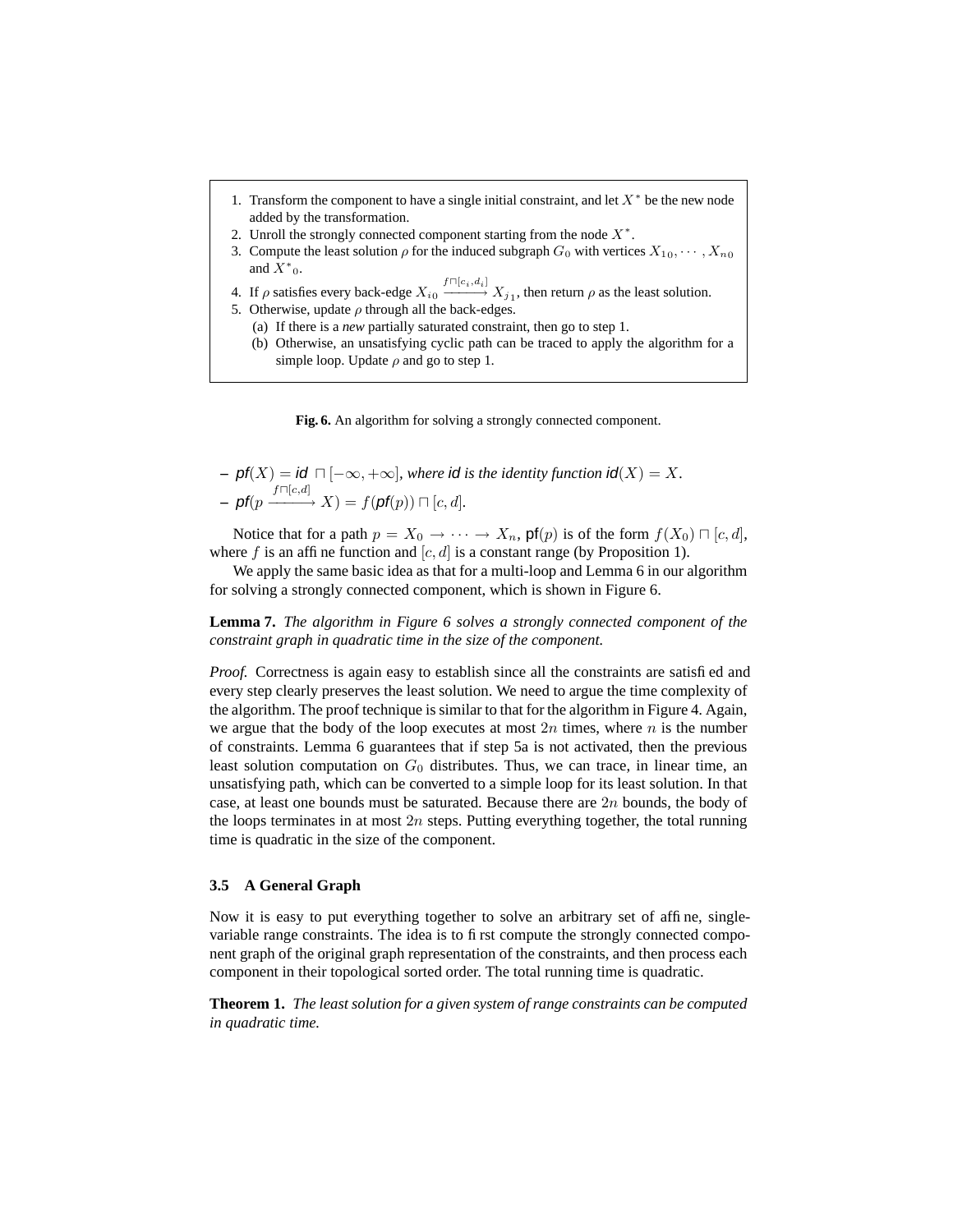#### **3.6 Affine Functions with More Than One Variables**

In this part, we consider affine functions with more than one variable. They are needed for modeling program statements such as  $x = y + z + 1$  and for precise modeling of loops and conditionals with statements of the above form.

We first consider constraints of the form  $a_0 + a_1X_1 + \ldots + a_nX_n \sqsubseteq X$  and then extend the algorithm to the general case, where we allow intersections with constant ranges. First notice it suffices to consider constraints of the form  $X + Y \sqsubseteq Z$  along with constraints of the base form, namely,  $f(X) \sqsubseteq Y$  and  $[l, u] \sqsubseteq X$ , where  $f(X) = aX + b$ is an affine function over  $X$ .

We modify our graph representation of constraints to account for this new type of constraint. The constraint  $X + Y \nightharpoonup Z$  can be represented in a hyper-graph setting, with a hyper-edge from X to the node for  $+$  and a hyper-edge from Y to  $+$ . We also have a normal directed edge from  $+$  to  $Z$  labelled with the identity function. Graphically we have

$$
\begin{array}{c}\nX \\
Y\n\end{array} \Rightarrow \frac{1}{7} + \frac{id}{\longrightarrow Z}
$$

With this modified graph representation of constraints, we again use the same framework for solving range constraints. The interesting case as before is how to handle a strongly connected component of such a graph. The basic idea for the complete algorithm is the same as before: we compute the strongly connected component graph (using both  $\rightarrow$  and  $-\rightarrow$  edges) and process each component in a topological sorted order of the variables nodes.

Here is how we deal with a strongly connected component. The idea is to reduce it to a system of basic constraints (single variable affine functions). Then we apply our algorithm for solving the basic system. We first describe how we reduce a constraint  $X+Y \sqsubseteq Z$  to a set of basic constraints. We assume that X and Y have non-empty initial ranges  $[l_x, u_x]$  and  $[l_y, u_y]$ . The constraint is reduced to the following basic constraints

$$
X + [l_y, u_y] \sqsubseteq Z \quad Y + [l_x, u_x] \sqsubseteq Z
$$

$$
[l_x, u_x] \sqsubseteq X \qquad [l_y, u_y] \sqsubseteq Y
$$

For a strongly connected component in the original graph, we first need to get some initial values for all the variables in the component. This can be easily done by propagating the values in a breath-first fashion starting from the variables with initial ranges. Assume every variable has a non-empty initial value. Otherwise these variables must be the empty range and the constraints can be simplified and solved again. Then for each constraint of the form  $X + Y \sqsubseteq Z$ , we perform the transformation to basic constraints described above with their current initial ranges. The constraint representation of the obtained constraints is still strongly connected. We then solve for its least solution. We use that to obtain another transformed constraint system. If the current least solution satisfies these new constraints, then we have found the least solution for the original general constraints. If not, we solve for the least solution of the transformed constraints. We repeat this process until the least solution is found. The algorithm is shown in Figure 7.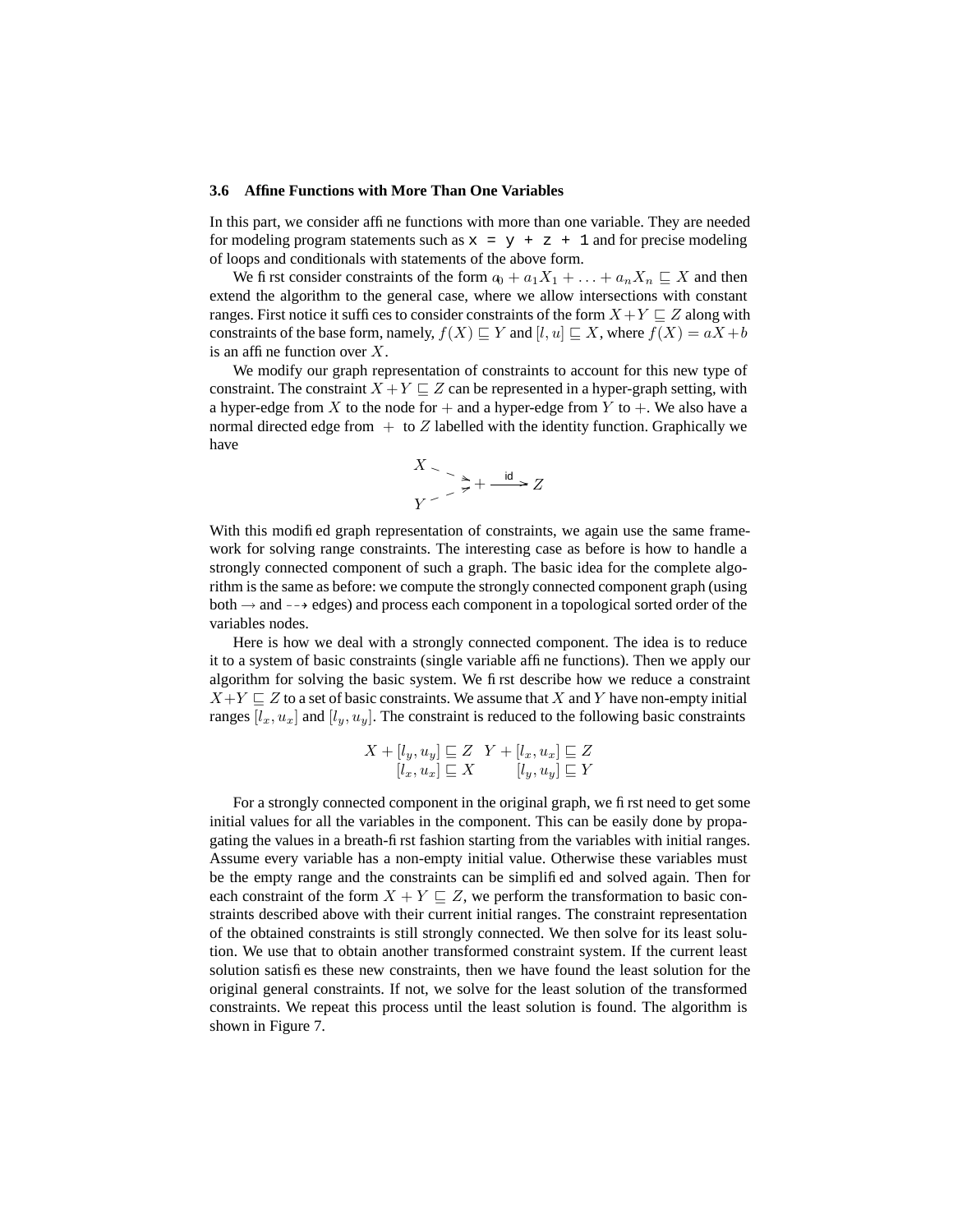- 1. Scan a strongly connected component once to compute an initial valuation  $\rho$  that is non-empty on all the variables.
- 2. Reduce the constraints to basic constraints, solve for the least solution  $\rho'$  of the basic constraints subject to  $\rho \sqsubseteq \rho'$ , and then set  $\rho = \rho'$ .
- 3. If all constraints are satisfied, return  $\rho$ . Otherwise, go to Step 2.

**Fig. 7.** An algorithm for solving a strongly connected component with general affine functions.

**Theorem 2.** *Range constraints over multivariate affine functions are solvable for their least solution in quadratic time.*

*Proof.* Correctness is easy. We argue that the algorithm for a strongly connected component terminates in linear time. We can simply argue that step 2 is repeated at most three times. Each time step 2 is repeated, it means for one variable, there is unsatisfied self-loop. At least one bound (either lb or ub) reaches  $-\infty$  or  $+\infty$ . With another application of step 2, we must have either reached the least solution, or one variable reaches  $[-\infty, +\infty]$ , thus the least solution  $[-\infty, +\infty]$  for every variable. Because the transformation to basic constraints is quadratic and produces a quadratic size system, the total running time of our algorithm for solving constraints over multivariate affine functions is quadratic.

Finally, we consider constraints with multivariate affine functions and intersections with constant ranges. The constraints are of the general form  $f(X_1, \dots, X_n) \sqcap [c, d] \sqsubseteq$ X. We essentially combine the algorithms for multivariate affine functions and intersection constraints to obtain an algorithm for this class of constraints. The interesting case is, as usual, that for a strongly connected component graph. The algorithm, in this case, is exactly the same as the one shown in Figure 7, except the constraints are reduced to basic constraints with intersections. The complexity analysis is based on the same idea as that for basic intersection constraints: with a repeated invocation of Step 2, one lb or ub must be reached. The new system resulted from transformation to basic constraints has a linear number of intersection bounds. Thus we only repeat the loop a linear number of times. However, the size of the new system may be quadratic in the original system. Thus, as the main result of the paper, we obtain a cubic time algorithm for intersection constraints over multivariate affine functions.

**Theorem 3 (Main).** The system of constraints  $f_i(X_1, \dots, X_m) \sqcap [c_i, d_i] \sqsubseteq Y_i$ , for  $1 \leq i \leq n$ , can be solved for their least solution in cubic time.

# **4 Decidability and Hardness Results**

One might ask whether we can lift the restriction, made earlier, that the right-hand sides be variables. We can thus consider constraints of the form  $E_1 \subseteq E_2$ , where  $E_1$  and  $E<sub>2</sub>$  are range expressions. The interesting question is to ask whether such a system of constraints is satisfiable.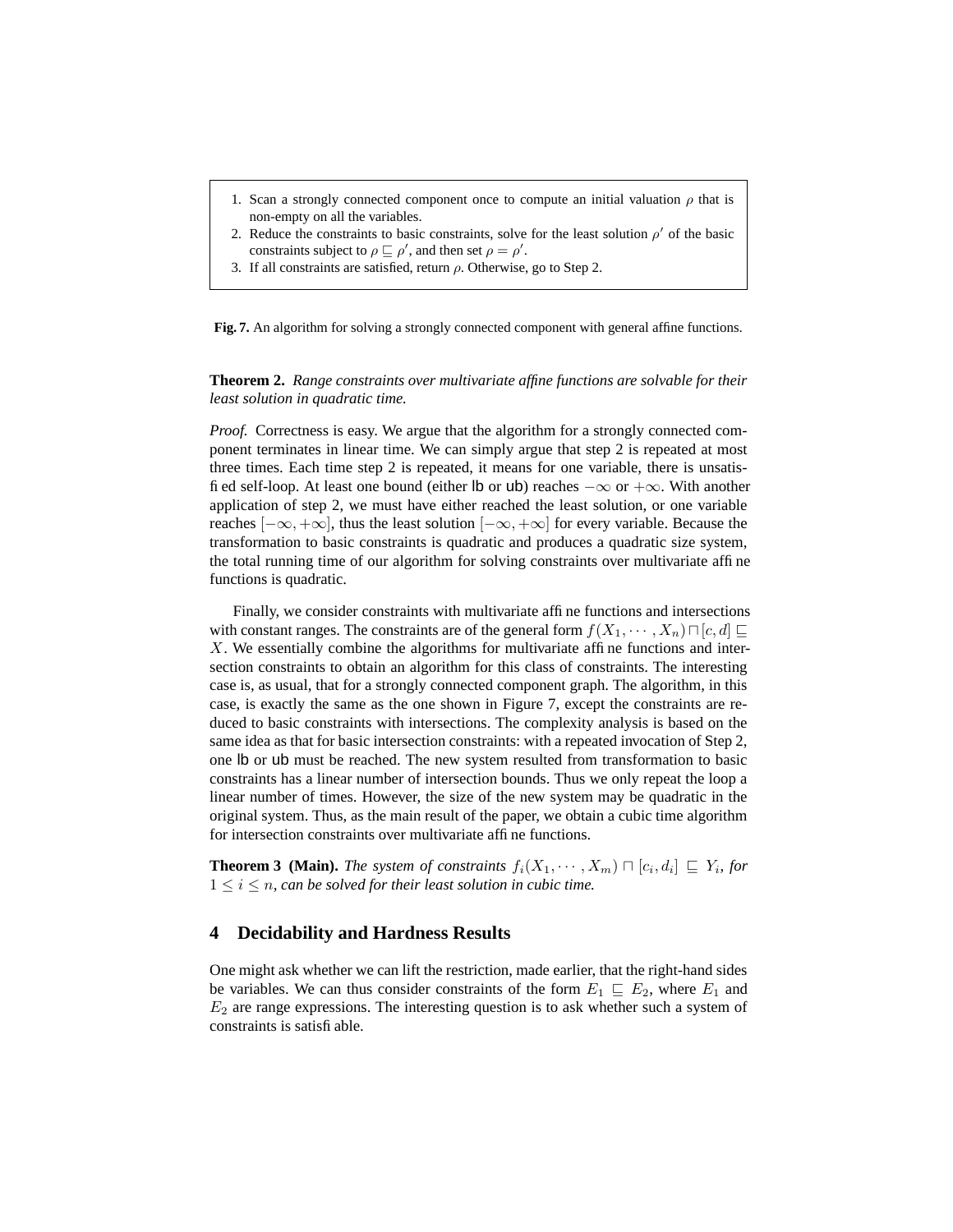We can show that deciding satisfiability for linear range constraints is NP-hard. The proof is via a reduction from integer linear programming, which is NP-hard [22].

**Theorem 4.** The satisfiability problem for general range constraints of the form  $E_1 \sqsubseteq$  $E_2$  *is NP-hard.* 

*Proof.* We reduce integer linear programming to the satisfiability of range constraints. We simply need to express that a range has to be a singleton, *i.e.*,  $[n, n]$  for some integer constant *n*. This can be easily expressed with the constraint  $-Y_i + Y_i = [0, 0]$ . One can verify that  $Y_i$  is a singleton if and only if this constraint is satisfied.

Let  $X$  be an integer linear programming instance. We have  $m$  range variables  $Y_1, \ldots, Y_m$ . For each  $(\overline{x}, b) \in X$ , we create a range constraint  $x_1Y_1 + \ldots + x_mY_m \sqsubseteq$  $[b, +\infty]$ . We also add constraints of the form  $-Y_i + Y_i = [0, 0]$  to ensure that each  $Y_i$ is a singleton. It is then straightforward to verify that  $X$  has a solution if and only if the constructed range constraints have a solution.

Analogous to Presburger arithmetic, we can consider the first-order theory of range constraints, which we call *Presburger range arithmetic*. By adapting the automatatheoretic proof of the decidability of Presburger arithmetic [8,37], we can easily demonstrate the decidability of Presburger range arithmetic.

#### **Theorem 5.** *Presburger range arithmetic is decidable.*

If non-linear range constraints are allowed, the satisfiability problem becomes undecidable via a reduction from Hilbert's 10th Problem [24].

**Theorem 6.** *The satisfiability problem for non-linear range constraints is undecidable.*

### **5 Conclusions and Future Work**

We have presented the first polynomial time algorithm for finding the optimal solution of constraints for a general class of integer range constraints with applications in program analysis and verification. The algorithm is based on a graph representation of the constraints. Because of the special structure of the range lattice, we are able to guarantee termination with the optimal solution in polynomial time. It is usually difficult to reason about the efficiency and precision of abstract interpretation-based techniques in general because of widenings and narrowings. Through a specialized algorithm, this work shows, for the first time, that "precise" range analysis (w.r.t. the constraints) is achievable in polynomial time. We suspect our techniques for treating non-distributive lattices to be of independent interest and may be adapted to design efficient algorithms for other constraint problems. Future work includes the handling of non-affine functions and floating point computations, and the application of the algorithm to detect buffer overruns and runtime exceptions such as overflows and underflows. It may be also interesting to extend this work to allow symbolic constants in the constraints. Finally, it is interesting to compare the efficiency and precision of an implementation of our algorithm with those algorithms based on widenings and narrowings.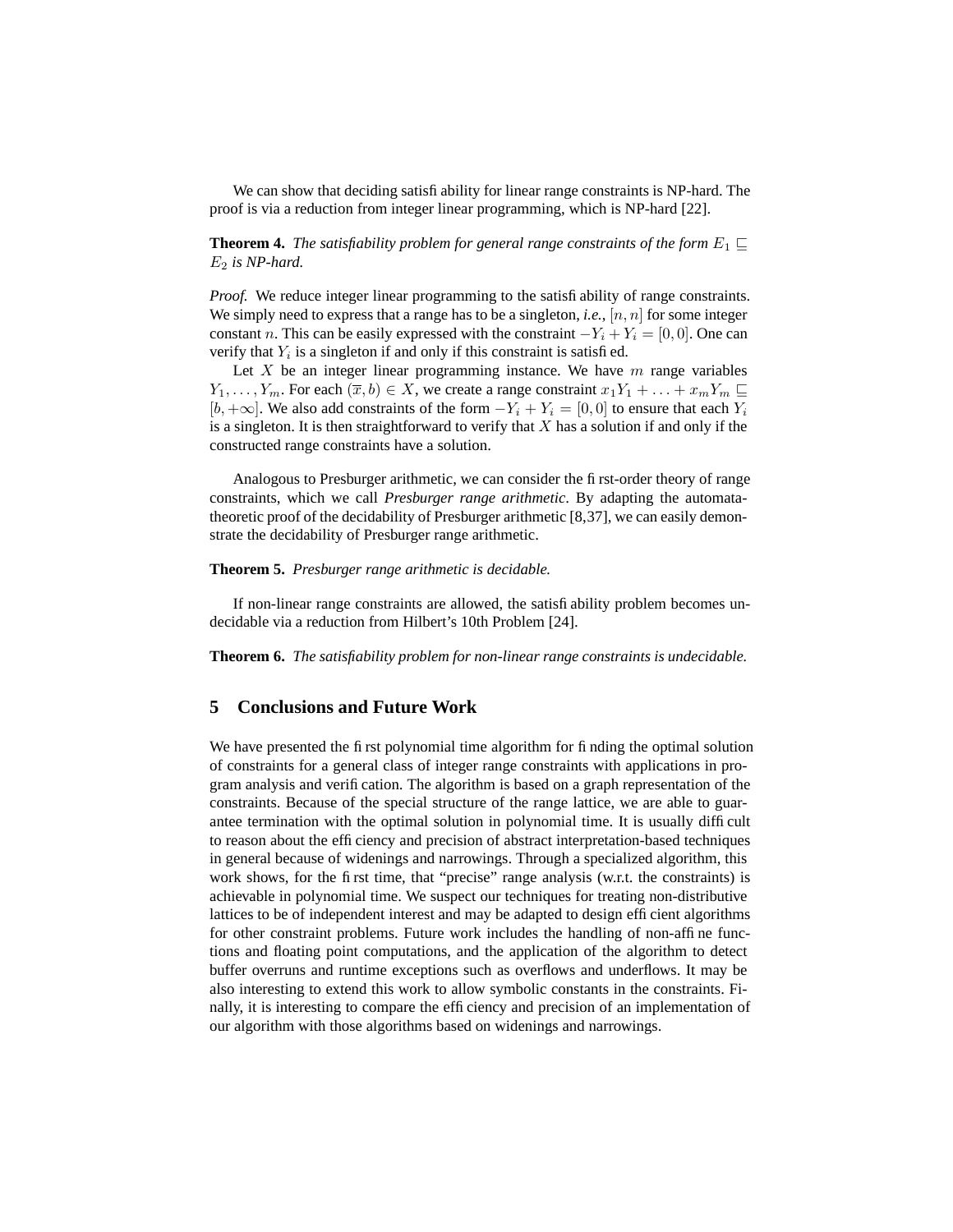# **Acknowledgments**

We thank the anonymous reviewers of early versions of the paper for their helpful comments.

# **References**

- 1. K.R. Apt. The essence of constraint propagation. *Theoretical Computer Science*, 221(1– 2):179–210, June 1999.
- 2. K.R. Apt. The role of commutativity in constraint propagation algorithms. *ACM Transactions on Programming Languages and Systems*, 22(6):1002–1036, 2000.
- 3. B. Aspvall and Y. Shiloach. A polynomial time algorithm for solving systems of linear inequalities with two variables per inequality. *SIAM Journal on Computing*, 9(4):827–845, 1980.
- 4. F. Benhamou and W.J. Older. Applying interval arithmetic to real, integer, and Boolean constraints. *Journal of Logic Programming*, 32(1):1–24, July 1997.
- 5. W.W. Bledsoe. The Sup-Inf method in Presburger arithmetic. Technical report, University of Texas Math Dept., December 1974.
- 6. W. Blume and R. Eigenmann. The range test: A dependence test for symbolic, non-linear expressions. In *Supercomputing '94*. IEEE Computer Society, 1994.
- 7. W. Blume and R. Eigenmann. Symbolic range propagation. In *Proceedings of the 9th International Symposium on Parallel Processing (IPPS'95*, pages 357–363, Los Alamitos, CA, USA, April 1995. IEEE Computer Society Press.
- 8. A. Boudet and H. Comon. Diophantine equations, Presburger arithmetic and finite automata. In *Proceedings of Trees in Algebra and Programming (CAAP'96)*, volume 1059 of *Lecture Notes in Computer Science*, pages 30–43. Springer-Verlag, 1996.
- 9. F. Bourdoncle. Abstract debugging of higher-order imperative languages. In *SIGPLAN '93 Conference on Programming Language Design and Implementation*, pages 46–55, 1993.
- 10. P. Cousot and R. Cousot. Static determination of dynamic properties of programs. In *Proceedings of the 2nd International Symposium on Programming*, pages 106–130, 1976.
- 11. P. Cousot and R. Cousot. Abstract interpretation: A unified lattice model for static analysis of programs by construction or approximation of fixpoints. In *Proceedings of the 4th ACM Symposium on Principles of Programming Languages*, pages 234–252, 1977.
- 12. P. Cousot and R. Cousot. Abstract interpretation frameworks. *Journal of Logic and Computation*, 2(4):511–547, 1992.
- 13. P. Cousot and N. Halbwachs. Automatic discovery of linear restraints among variables of a program. In *Proceedings of the 5th ACM Symposium on Principles of Programming Languages*, pages 84–97, 1978.
- 14. C. Fecht and H. Seidl. A faster solver for general systems of equations. *Science of Computer Programming*, 35(2–3):137–161, November 1999.
- 15. R. Gupta. A fresh look at optimizing array bound checking. In *Proceedings of the Conference on Programming Language Design and Implementation*, pages 272–282, 1990.
- 16. R. Gupta. Optimizing array bound checks using flow analysis. *ACM Letters on Programming Languages and Systems*, 1(4):135–150, March-December 1994.
- 17. N. Heintze and J. Jaffar. A decision procedure for a class of Herbrand set constraints. In *Proceedings of the 5th Annual IEEE Symposium on Logic in Computer Science (LICS)*, pages 42–51, June 1990.
- 18. T.J. Hickey. Analytic constraint solving and interval arithmetic. In *Proceedings of the 27th ACM SIGPLAN-SIGACT Symposium on Principles of Programming Languages (POLP-00)*, pages 338–351, N.Y., January 19–21 2000.